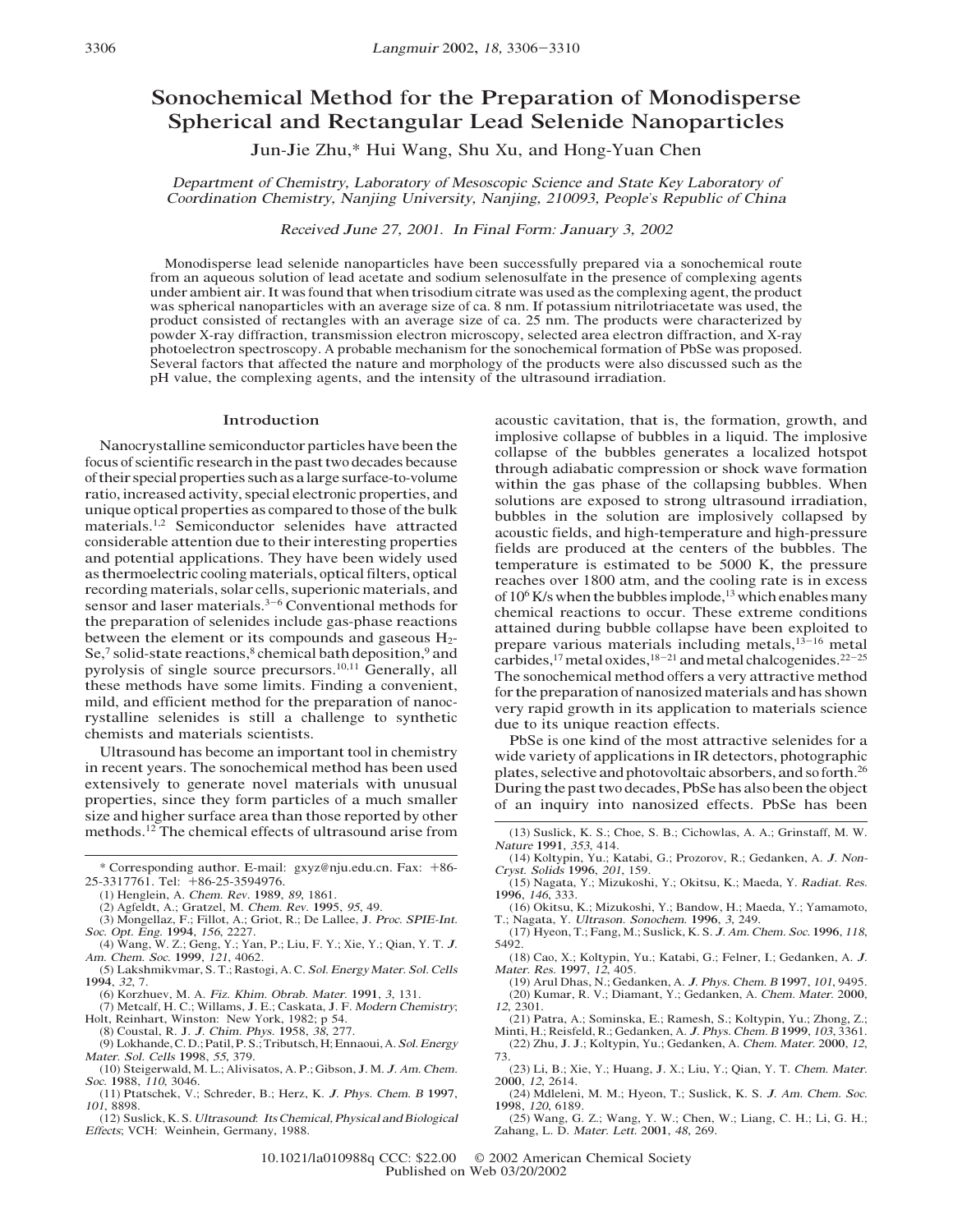

Figure 1. Powder XRD patterns of (a) sample A and (b) sample B.



Figure 2. TEM images of (a) sample A and (b) sample B and (c) ED picture of sample A.

Table 1. The Results of Characterizations

|                          |                   |                                | TEM                      |                            | element                       |
|--------------------------|-------------------|--------------------------------|--------------------------|----------------------------|-------------------------------|
| complexing<br>agent used |                   | dimensions<br>from XRD<br>(nm) | morphology               | particle<br>size<br>(nm)   | ratio<br>of Pb/Se<br>from XPS |
| sample A<br>sample B     | TSC<br><b>NTA</b> | 8<br>25                        | spherical<br>rectangular | $5 - 10$<br>$20 \times 27$ | 6:4<br>6:4                    |

prepared by various methods such as chemical bath deposition, $2^{7,28}$  molecular beam epitaxy, $2^{9}$  vacuum deposi- $\text{tion},^{30}$  electrodeposition,  $\text{data},^{31,32}$  the pulse sonoelectrochemical method,<sup>33</sup> the photochemical method,<sup>34</sup> microwave assisted heating,<sup>35</sup> and the successive ionic layer adsorption and reaction technique.36

Sonochemical synthesis of PbSe nanoparticles was first reported by Qian et al.37,38 They chose ethylenediamine

- (27) Gorer, S.; Albu-Yaron, A.; Hodes, G. <sup>C</sup>hem.Mater. 1995, <sup>7</sup>, 1243. (28) <sup>G</sup>orer, S.; Albu-Yaron, A.; Hodes, G. <sup>J</sup>. Phys. <sup>C</sup>hem. 1995, 99, 16442.
- (29) Zogg, H.;Maissen, C.;Masek, J.;Hoshion, T.; Blunier, S.; Tiwari, A. N. <sup>S</sup>emicond. <sup>S</sup>ci. <sup>T</sup>echnol. 1991, <sup>6</sup>, C36.
- (30) Das, D. V.; Bhat, K. S. <sup>J</sup>. Mater. <sup>S</sup>ci. 1990, <sup>1</sup>, 169.
- (31) Saloniemi, H.; Kanniainen, T.; Ritala, M.; Leskela, M.; Lappalainen, R. <sup>J</sup>. Mater. <sup>C</sup>hem. 1998, <sup>8</sup>, 651.
- (32) Molin, A. N.; Dikusar, A. I. <sup>T</sup>hin <sup>S</sup>olid Film<sup>s</sup> 1995, 265, 3.
- (33) Zhu, J. J.; Aruna, S. T.; Koltypin, Yu.; Gedanken, A. Chem. Mater. 2000, <sup>12</sup>, 143.
- (34) Zhu, J. J.; Liao, X. H.; Wang, J.; Chen, H. Y. Mater. <sup>R</sup>es. <sup>B</sup>ull. 2001, <sup>36</sup>, 1169.
- (35) Zhu, J. J.; Palchik, O.; Chen, S. G.; Gedanken, A. <sup>J</sup>. Phys. <sup>C</sup>hem. <sup>B</sup> 2000, <sup>104</sup>, 7344.
- (36) Kanniainen, T.; Lindroos, S.; Ihanus, J.; Leskela, M. <sup>J</sup>. Mater. <sup>C</sup>hem. 1996, <sup>6</sup>, 983.

as the solvent and used a commercial ultrasound cleaner as the ultrasound irradiation source. The products were agglomerated spherical particles with average sizes of 30 and 160 nm. Kerner et al. also managed to prepare rectangular PbSe nanoparticles via a sonochemical polyol reduction route.<sup>39</sup> However, they chose ethylene glycol as the solvent which restrained the development of a bubble to its full size due to its high viscosity. In this respect, ethylene glycol is nota favorable solvent for sonochemistry.

Herein, lead selenide nanoparticles have been successfully prepared via a sonochemical route from an aqueous solution of lead acetate and sodium selenosulfate in the presence of complexing agents under ambient air. We managed to prepare monodisperse PbSe nanoparticles with different morphologies by using different complexing agents. It is found to be a convenient and efficient route to produce monodisperse PbSe nanoparticles with controllable morphologies in only one step.

#### Experimental Section

All the reagents used were of analytical purity and used without further purification. Pb(CH<sub>3</sub>COO)<sub>2</sub>·3H<sub>2</sub>O, trisodium citrate (TSC), and Na<sub>2</sub>SO<sub>3</sub> were purchased from Shanghai Second Chemical Reagent Factory (China). Absolute ethanol, acetone, and KOH were purchased from Nanjing Chemical Reagent Factory (China). Se and potassium nitrilotriacetate (NTA) were purchased from Aldrich Co. Distilled water was used in our experiments.

In a typical procedure, an aqueous solution of Pb(CH3COO)<sup>2</sup> in the presence of complexing agents was mixed with  $0.2 M Na<sub>2</sub>$ - $SeSO<sub>3</sub>$  solution in a 150 mL round-bottom flask to give a final concentration of 20 mM  $Pb(CH_3COO)_2$ , 40 mM complexating agents, and 20 mM  $Na<sub>2</sub>SeSO<sub>3</sub>$ . The pH was adjusted to 10 by KOH, and the total volume of the solution was 100 mL. Na<sub>2</sub>- $SeSO<sub>3</sub>$  solution (0.2 M) was prepared by stirring 0.2 M Se and  $0.5$  M Na<sub>2</sub>SO<sub>3</sub> at ca. 70 °C for 24 h. The complexing agents used in the experiments were TSC and NTA, and the corresponding products were designated as sample Aand sample B, respectively. Then the mixture solution was exposed to high-intensity ultrasound irradiation under ambient air for 30 min. Ultrasound irradiation was accomplished with a high-intensity ultrasonic probe (Xinzhi. Co., China, JY92-2D, 0.6 cm diameter; Ti-horn, 20 kHz, 60 W/cm2) immersed directly in the reaction solution. Then a great amount of black precipitates occurred. After the mixture was cooled to room temperature, the precipitates were centrifuged, washed by distilled water, absolute ethanol, and acetone in sequence, and dried in air. The final products were collected for characterizations. The products have been characterized by X-ray powder diffraction (XRD), transmission electron microscopy (TEM), selected area electron diffraction (ED), and X-ray photoelectron spectroscopy (XPS).

The XRD analysis was performed by a Shimadzu XD-3A X-ray diffractometer at a scanning rate of  $4^{\circ}/$ min in the  $2\theta$  range from  $15°$  to 60°, with graphite monochromatized Cu Kα radiation (λ  $= 0.15418$  nm). Transmission electron micrographs and electron diffraction patterns were obtained by employing a JEOL JEM-200CX transmission electron microscope, using an accelerating voltage of 200 kV. The surface of the products was detected by X-ray photoelectron spectra recorded on an ESCALAB MK II X-ray photoelectron spectrometer, using nonmonochromatized Mg K $\alpha$  X-rays as the excitation source. A Ruili 1200 photospectrometer (Peking Analytical Instrument Co.) was used to record the UV-visible absorption spectra of the as-prepared particles.

#### Results and Discussion

To study the nature and morphology of the products, characterization techniques including powder XRD, TEM,

<sup>(</sup>26) Mulik, R. N.; Rotti, C. B.; More, B. M.; Sutrave, D. S.; Shahane, G. S.; Garadkar, K. M.; Deshmukh, L. P.; Hankare, P. P. <sup>I</sup>ndia<sup>n</sup> <sup>J</sup>. Pur<sup>e</sup> <sup>A</sup>ppl. Phys. 1996, <sup>34</sup>, 903.

<sup>(</sup>37) Zhan, J. H.; Yang, X. G.; Wang, D. W.; Xie, Y.; Qian, Y. T. <sup>I</sup>norg. <sup>C</sup>hem. <sup>C</sup>ommun. 1999, <sup>2</sup>, 447.

<sup>(</sup>38) Li, B.; Xie, Y.; Huang, J.; Qian, Y. T. Ultrason. <sup>S</sup>onochem. 1999, 6, 217.

<sup>(</sup>39) Kerner, R.; Palchik, O.; Gedanken, A. <sup>C</sup>hem. Mater. 2001, <sup>13</sup>, 1413.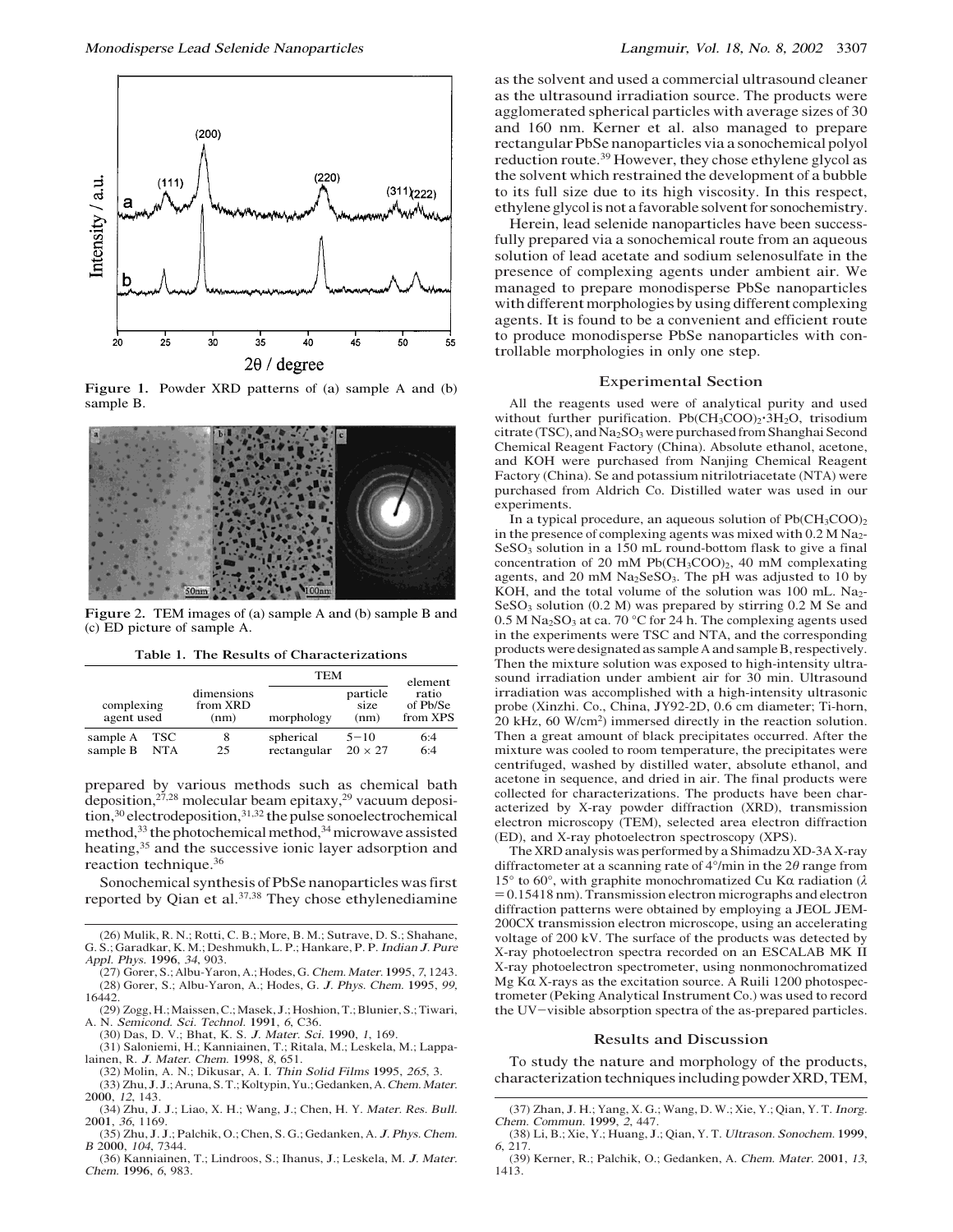



Figure 4. XRD patterns of PbSe nanoparticles prepared in different amounts of TSC: (a) 160 mM TSC; (b) 80 mM TSC; (c) 40 mM TSC; (d) PbSe nanoparticles prepared by using a sonic intensity of 20 W/cm2.

TEM and ED Measurements. TEM images of sample A and sample B are presented in parts a and b of Figure 2. Figure 2a shows that sample A consists of monodisperse spherical nanoparticles. The diameters of the particles are in the range of  $5-10$  nm, which is in accordance with the result calculated from the XRD pattern. In Figure 2b, monodisperse rectangular particles are observed. Some of these particles are partially elongated. The mean dimensions of these species are calculated from the transmission electron micrograph by averaging over a few hundred species. The average length and width are calculated to be 27 and 20 nm, respectively. This result also agrees with the Scherrer calculated size.

The crystallinity and crystallography of the products are proven by selected area electron diffraction. Figure 2c shows the electron diffraction pattern of sample A. It shows that this product is polycrystalline and the diffraction rings match the XRD peaks very well. A similar result is obtained on the ED pattern of sample B.

XPSAnalysis. The products were characterized by XPS for evaluation of their composition and purity. The widescan X-ray photoelectron spectrum of sample A is shown in Figure 3a. The binding energies obtained in the XPS analysis are standardized for specimen charging using C(1s) as the reference at 284.6 eV. No peaks of other elements except C, O, Pb, and Se were observed in the picture, indicating the high purity of this product.

Parts b and c of Figure 3 show the high-resolution XPS spectra of Pb(4f) and Se(3d), respectively. The two strong peaks taken for the Pb region at 136.9 and 142.0 eV are assigned to the Pb(4f) binding energy. The peak measured in the Se energy region detected at 53.1 eV is attributed to the Se(3d) transition. The atomic ratio of Pb/Se calculated on the basis of the Pb(4f) and Se(3d) spectra is approximately 6:4, which shows that the surface of the product is rich in lead. Similar results are obtained from the XPS measurements of sample B.

The mechanism of the sonochemical formation of PbSe nanoparticles is probably related to the radical species generated from water molecules by the absorption of the ultrasound energy. An ultrasound wave that is intense enough to produce cavitation can drive chemical reactions such as oxidation, reduction, dissolution, and decomposition.12,42 Other reactions driven by high-intensity ultrasound irradiation such as promotion of polymerization have also been reported. It has been known that during an aqueous sonochemical process, the elevated temper-

ED, and XPS were employed. The results of the characterizations are listed in Table 1.

XRD Study. The powder XRD patterns of sample A and sample B are shown in Figure 1. The diffraction peaks correspond to the (111), (200), (220), (311), and (222) planes, which can be indexed to the pure clausthalite phase for PbSe. No peak of any other phase is detected. The intensities and positions of the peaks are in perfect agreement with the literature values.<sup>40</sup> Both products have a rock-salt (NaCl) structure. The broadening of the peaks indicates that the crystallite size is small. The average particle sizes of sample A and sample B are calculated to be 8 and 25 nm, respectively, according to the Debye-Scherrer equation.<sup>41</sup>

Figure 3. (a)Wide XPS picture of sample A, (b) high-resolution XPS spectrum of Pb(4f), and (c) high-resolution XPS spectrum of  $Se(3d)$ .

<sup>(</sup>40) JCPDS Card File, No. 6-354.

<sup>(</sup>41) <sup>X</sup>-ra<sup>y</sup> <sup>D</sup>iffractio<sup>n</sup> <sup>P</sup>rocedures; Klug, H., Alexander, L., Eds.; Wiley: New York, 1962; p 125.

<sup>(</sup>42) Suslick, K. S.; Hammerton, D. A.; Cline, R. E. <sup>J</sup>. <sup>A</sup><sup>m</sup>. <sup>C</sup>hem. <sup>S</sup>oc. 1986, <sup>108</sup>, 5641.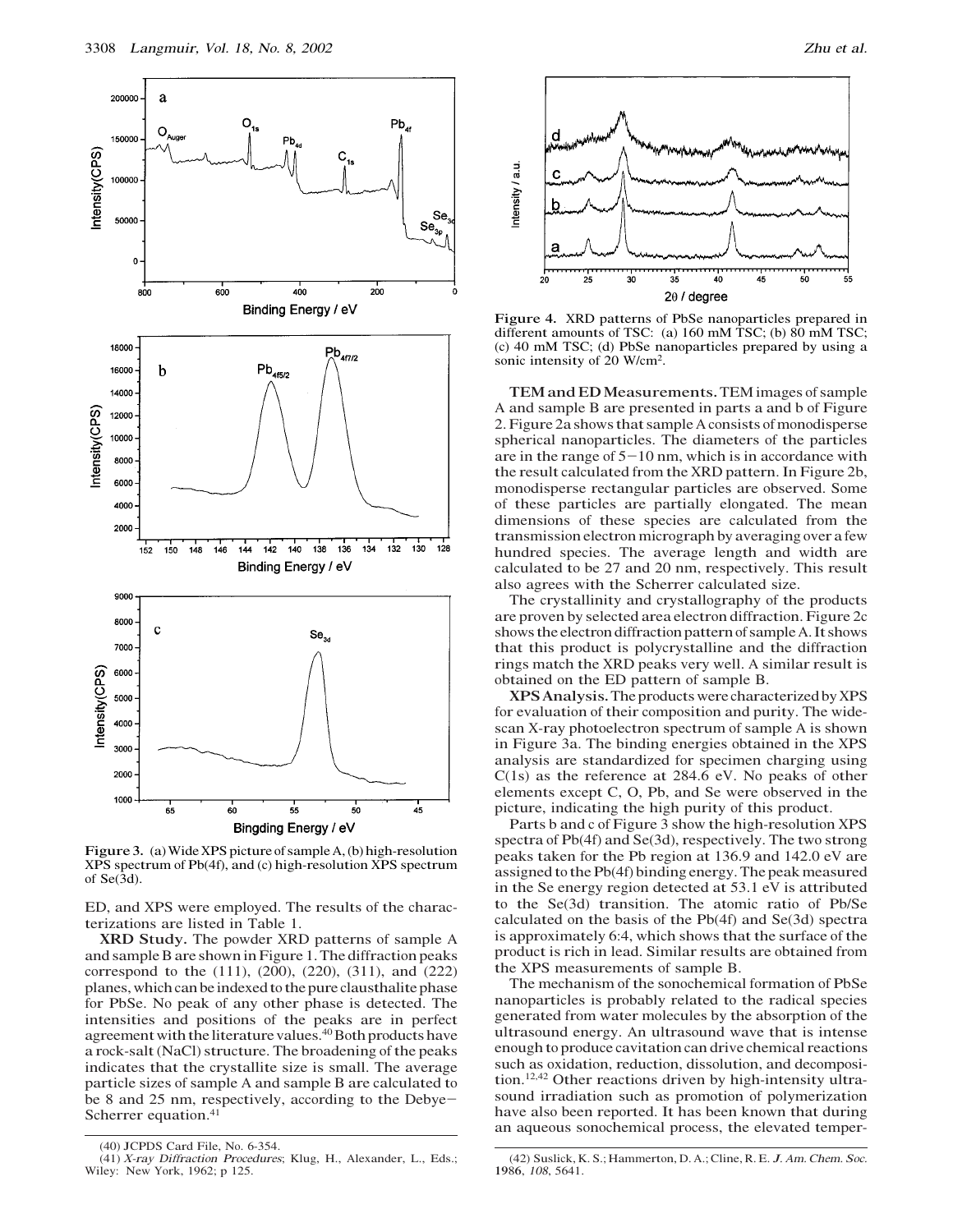

Figure 5. TEM images of the PbSe nanoparticles (a) prepared in the presence of 80 mM TSC, (b) prepared in the presence of 160 mM TSC, and (c) prepared in the presence of a high concentration of KOH ( $pH = 14$ ).

atures and pressures inside the collapsing bubbles cause water to vaporize and further pyrolyze into H<sup>\*</sup> and OH<sup>\*</sup> radicals. The probable reaction process for the sonochemical formation of PbSe nanoparticles in aqueous solution can be summarized as follows:

$$
Pb(TSC)_2^{4-} \rightleftharpoons Pb^{2+} + 2TSC^{3-} \text{ or}
$$
  
\n
$$
Pb(NTA)_2^{4-} \rightleftharpoons Pb^{2+} + 2NTA^{3-} (1)
$$

$$
H_2O \to H^{\bullet} + OH^{\bullet} \tag{2}
$$

$$
2H^{\bullet} + \text{SeSO}_3^{2-} \rightarrow \text{Se}^{2-} + 2H^+ + \text{SO}_3^{2-} \tag{3}
$$

$$
Pb^{2+} + Se^{2-} \rightarrow PbSe
$$
 (4)

$$
n\text{PbSe} \rightarrow (\text{PbSe})_n \tag{5}
$$

Initially, the complexing actions between  $Pb^{2+}$  and TSC or NTA lead to the formation of Pb-TSC or Pb-NTA complexes. Reaction 2 represents the formation of primary radicals by the ultrasound-initiated dissociation of water within the collapsing gas bubbles. Reactions 3-5 represent the main steps leading to the formation of PbSe nanoparticles. The in situ generated H• is a highly reducing radical and can react with  $\text{SeSO}_3^{2-}$  ions rapidly via reaction 3 to form  $\text{Se}^{2-}$  ions. Then  $\text{Se}^{2-}$  ions combine with  $\text{Pb}^{2+}$  ions which are released from the Pb-TSC or Pb-NTA complexes to yield PbSe nuclei. These freshly formed nuclei in the solution are unstable and have the ability to grow into larger PbSe particles.

The complexing agents play an important role in the formation of PbSe nanoparticles. The complexing agents can reduce the concentration of free  $Pb^{2+}$  in the solution and affect the reaction rate. The complexing strength of NTA with  $Pb^{2+}$  is stronger than that of TSC. So when TSC is used as the complexing agent, the nucleation rate is faster.When TSC was used, we found that after sonication for 15 min, the transparent solution became dark brown and turbid, indicating the formation of PbSe nuclei. After 30min, the reaction was completed, and a black precipitate was obtained. In the case of NTA, the nucleation rate became slower, and it took 20 min for the PbSe nuclei to form. As a result, the size of the product prepared using TSC as the complexing agent is smaller than that prepared in the presence of NTA. Furthermore, the complexing agents used in our experiments also affect the morphology of the as-prepared PbSe nanoparticles. When TSC was used, the as-prepared nanoparticles were spherical in

shape. In the case of NTA, the particles obtained were partially elongated rectangles. The amount of the complexing agent also has an influence on the particle size of the products. Figure 4a-c shows the XRD patterns of the PbSe nanoparticles prepared in the presence of different amounts of TSC. We found that the as-prepared PbSe nanoparticles became larger with the increase of the TSC/ Pb ratio. If the concentration of TSC was changed to 80 mM and all the other preparation conditions remained unchanged, the particle size of the product increased to 10-15 nm, as we calculated from the XRD pattern and observed in its TEM image (Figure 5a). When the concentration of TSC increased to 160 mM, the size of the product became even larger, and its morphology changed to be rectangular-like (Figure 5b). When the ratio of TSC/ Pb increases, the concentration of free  $Pb^{2+}$  ions in the solution decreases. As a result, the nucleation rate of PbSe becomes slower, which is favorable for the nuclei to grow into larger grains. However, in the case of NTA, the effect of complexant amount on the particle size is not as conspicuous as that of TSC. When the Pb/NTA ratio was in the range of 1:1 to 1:4, the average particle sizes of the products remained almost the same. In these cases, maybe the amount of NTA does not have a conspicuous influence on the nucleation rate of PbSe.

The pH of the reaction is also one of the most important factors. A pH range of  $9-11$  is optimal. Some impurities such as elemental Se were obtained at pHs lower than 7. The reason may be that the oxidation and reduction potentials of Se are pH dependent and free Se is released when the pH is lower than 7. If the pH value is higher than 13, another complex,  $Pb(OH)<sub>x</sub><sup>2-x</sup>$ , was formed due to the high concentration of OH<sup>-</sup> and the stronger complexing strength between  $Pb^{2+}$  and OH<sup>-</sup>. In this case, the as-prepared particles become much larger (ca. 100 nm) and are in an aggregated state as we can see on the transmission electron micrograph (Figure 5c).

We have also carried out experiments to investigate the effects of the ultrasonic intensity. We found that it took a longer period of time for the PbSe nuclei to form if the stock solution is exposed to ultrasound irradiation with a lower intensity. When we used a sonic intensity of 20 W/cm<sup>2</sup> to carry out the experiments and all the other preparation conditions were the same as those of sample A, the PbSe nuclei began to form after 90 min, and it took 3 h for the reaction to be completed. The average size of this product was estimated to be smaller than 5 nm from the XRD pattern (Figure 4d). On the transmission electron micrograph (Figure 6), we observed that this sample